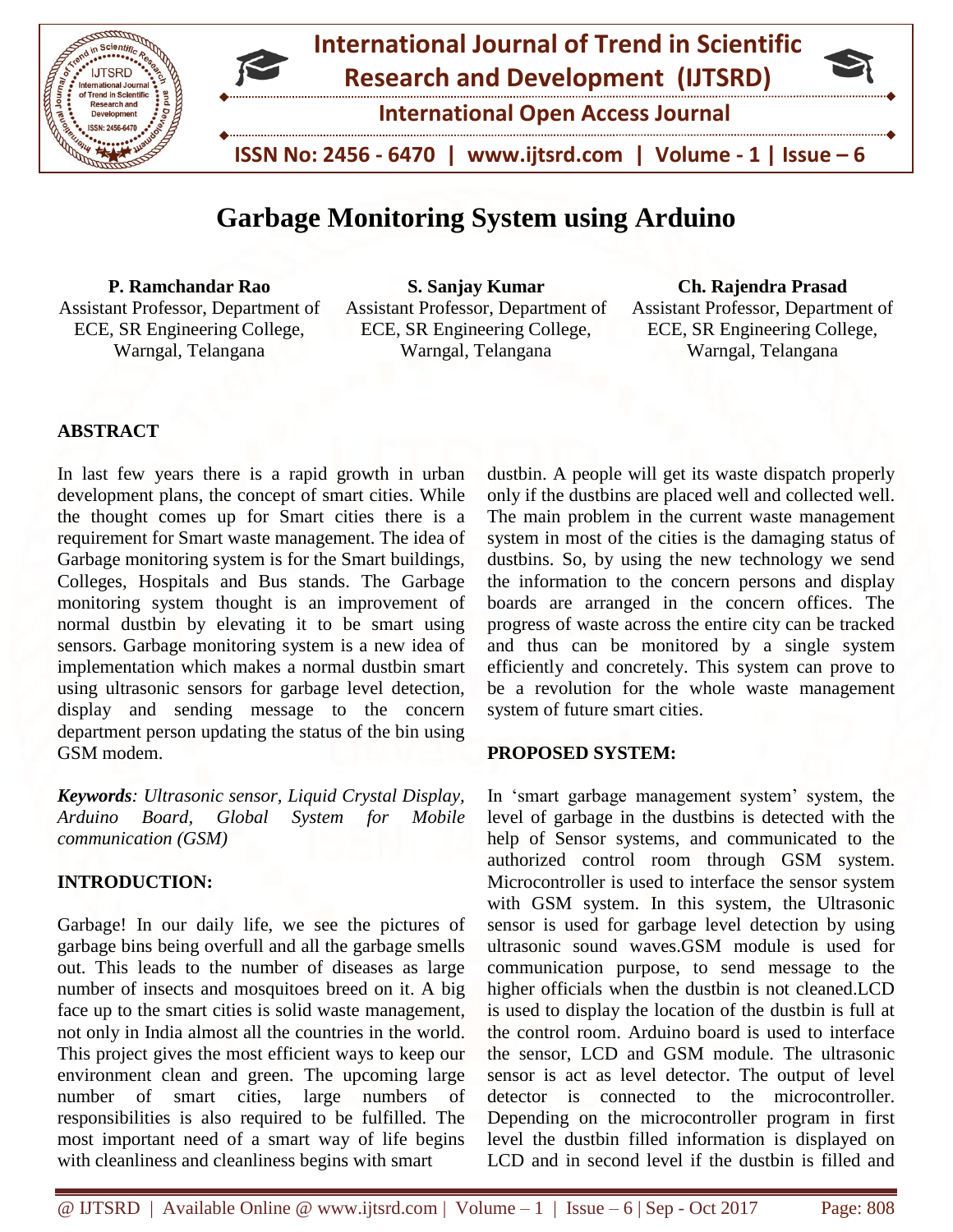## International Journal of Trend in Scientific Research and Development (IJTSRD) ISSN: 2456-6470

not at cleaned then message send to the higher officials. The AT commands are used to facilitate the messaging service through the GSM Module. This program is burned in the microcontroller with the help of Arduino software (IDE). These messages consist of information of garbage levels of respective dustbins. Depending on the information sent to control room, the authority informs the concern person of the respective area about garbage level. Then the concerned person makes sure that the garbage of that particular area is collected by sending the cleaning vehicles.

#### **HARDWARE REQUIREMENTS:**

The hardware requirements for the system are as follows.

**Ultrasonic Sensors:** Detecting the level of Garbage.



**Fig.1 Ultrasonic sensor**

The Ultrasonic Sensor sends out a high-frequency sound pulse and then times how long it takes for the echo of the sound to reflect back. The sensor has 2 openings on its front. One opening transmits ultrasonic waves, the other receives them. The speed of sound is approximately 341 meters (1100 feet) per second in air. The ultrasonic sensor uses this information along with the time difference between sending and receiving the sound pulse to determine the distance to an object. It uses the following mathematical equation:

Distance  $=$  (Time x Speed of Sound)/2

Time  $=$  the time between when an ultrasonic wave is transmitted and when it is received.



#### **Fig. 2 Ultrasonic sensor transmitting and receiving waves**

To measure the distance to an object, the time from transmission of a pulse to reception is measured and converted into arrange by knowing the speed of sound. This signal together with noise is then passed through various forms of signal processing, which for simple sensors may be just energy measurement. It is then presented to some form of decision device that calls the output either the required signal or noise. This decision device may be an operator with headphones or a display, or in some systems this function may be carried out by software. Further processes may be carried out to classify the target and localize it, as well as measuring its velocity. Some ultrasonic sensors have multiple beams to provide all round cover while others only cover an arrow arc, although the beam may be rotated, relatively slowly, by mechanical scanning.

**GSM Modem:** GSM Modem can accept any GSM network operator SIM card and act just like a mobile phone with its own unique phone number. Advantage of using this modem will be that you can use itsRS232 port to communicate and develop embedded applications. Applications like SMS Control, data transfer, remote control and logging can be developed easily using GSM as shown below.



**Fig.3 SIM900A GSM modem**

The modem can either be connected to Arduino microcontroller through RS232. It can be used to send and receive SMS or make/receive voice calls. It can also be used in GPRS mode to connect to internet and do many applications for data logging and control. This GSM modem is a highly flexible plug and play quad band SIM900A GSM modem for direct and easy integration to RS232applications. Supports features like Voice, SMS, Data/Fax, GPRS and integrated TCP/IP stack.

**Liquid Crystal Display:** To display the dustbin location.

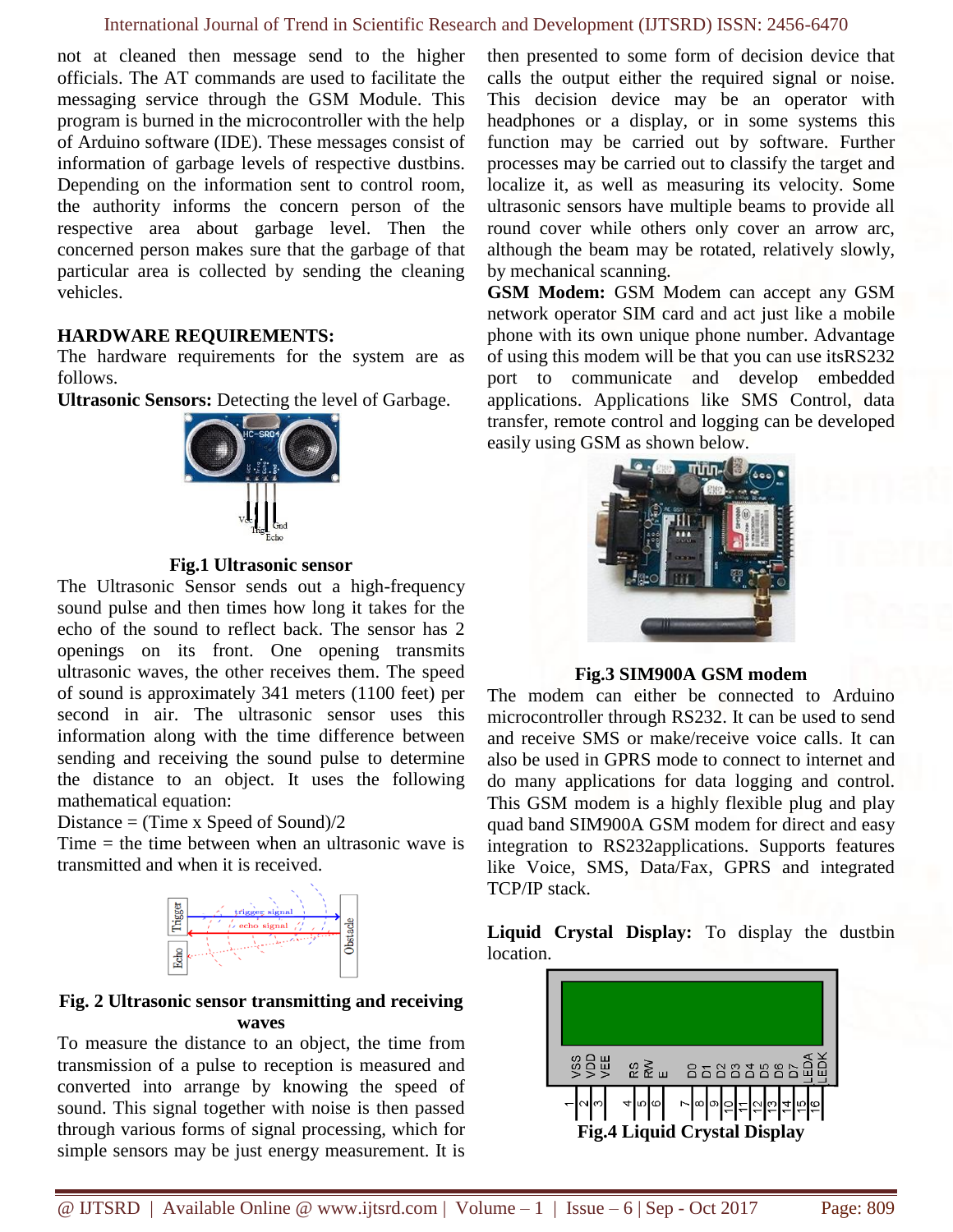A liquid crystal display (LCD) is a display module with liquid crystals and backlight by LEDs. A 16x2 LCD display consists of two rows of display with each row consisting of 16 characters. LCD Module has 16 pins and operates with 5V. Power pins i.e. pins 1, 2, 3, 15 and 16 are used to supply for the module as well as the backlight LEDs. The voltage to the Contract Adjust Pin (Pin 3 or VEE) is usually given from a Potentiometer and will control the contrast of the actual display when the POT is adjusted. There are 8 data pins for transmitting 8bits of data i.e., 1 byte of data at a time. The LCD can be used in either 8bit mode or 4bit mode. The remaining three pins i.e. RS (Pin 4), RW (Pin 5) and E (Pin 6) are called the Control Pins and are very important pins. The RS pin, which is short for Register Select pin, is used to select either Instruction Register when it is LOW or Data Register when it is HIGH. The RW pin or the Read/Write Pin is used for selecting Read Mode or Write Mode. When RW is HIGH, read mode is selected and data is read from the register. When RW is LOW, write mode is selected and data can be written in to the register. Since we are using the write mode only, we can connect the RW pin to ground (through a pull down resistor). The Enable (E) pin, as the name indicates, is used to enable the execution of the data or instructions. The data or instruction are executed by the LCD module only when a HIGH to LOW pulse is given to the Enable pin i.e. only on the falling edge of a pulse.

**Arduino Mega 2560 Board:** As shown in Fig.5 the Arduino Mega 2560 is a microcontroller board based on the ATmega2560. It has 54 digital input/output pins (of which 15 can be used as PWM outputs), 16 analog inputs, 4UARTs (hardware serial ports), a 16 MHz crystal oscillator, a USB connection, a power jack, an ICSP header, and a reset button. It contains everything needed to support the microcontroller; simply connect it to a computer with a USB cable or power it with an AC-to-DC adapter or battery to get started. The major advantage is control multiple appliances with a single board.



## **Fig.5 Arduino Mega 2560 Board**

| <b>Specifications</b> | Arduino mega2560 |
|-----------------------|------------------|
| Processor             | ATmega 2560      |
| Flash Memory          | 256 KB           |
| Data Memory           | 8 KB             |
| <b>EEPROM</b>         | 4 KB             |
| Digital I/O Pins      | 54               |
| PWM outputs           | 15               |
| Analog outputs        | 16               |
| Clock Speed           | 16 MHz           |
| <b>Serial Ports</b>   |                  |

#### **SOFTWARE REQUIREMENTS:**

**Arduino IDE:** The Arduino is open source Integrated Development Environment or Arduino Software (IDE). It contains a text editor for writing code, a message area, a text console, a toolbar with buttons for common functions and a series of menus.

**Writing Sketches:** Programs written using Arduino Software (IDE) are called sketches. These sketches are written in the text editor and are saved with the file extension .ino. The message area gives feedback while saving and exporting and also displays errors. The console displays text output by the Arduino Software (IDE), including complete error messages and other information. The bottom right hand corner of the window displays the configured board and serial port. The toolbar buttons allow you to verify and upload programs, create, open, and save sketches, and open the serial monitor. Arduino Language is user friendly and for programming is merely a set of C/C++ functions that can be called from your code.

## **DESIGN AND IMPLEMENTATION:**

The project can be divided into two modules, one is detection of garbage level and then the second module is send the information to the corresponding officials through GSM.



Fig. 6 Block diagram of Garbage monitoring system